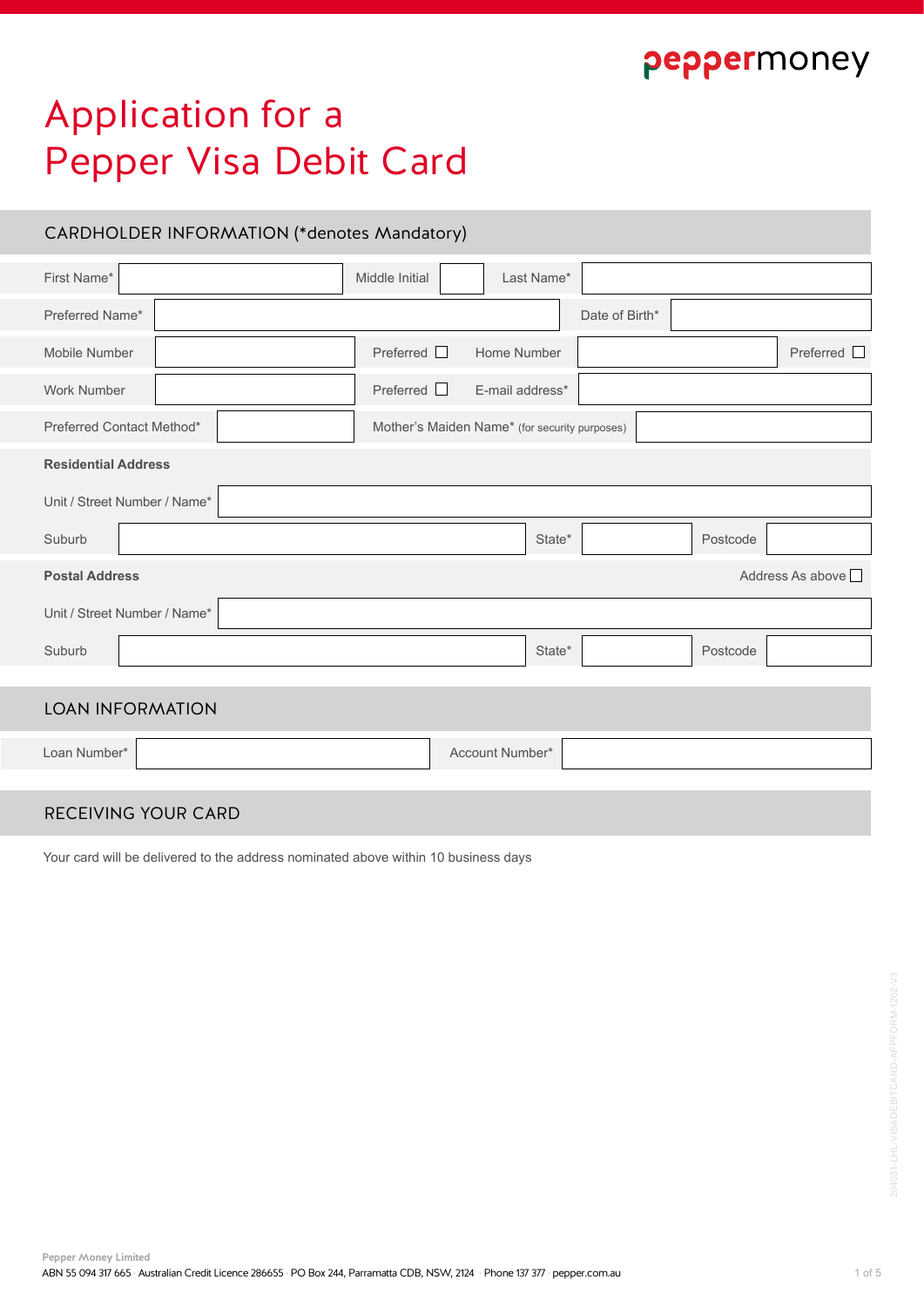### INDEPENDENT PRIVACY DECLARATION

"Parties" Pepper Finance Corporation Limited ABN 51 094 317 647, Pepper Homeloans Pty Limited ABN 86 092 110 079, Pepper Money Limited ABN 55 094 317 665 and its related bodies corporate and affiliates, Permanent Custodians Limited ABN 55 001 426 384 and BNY Trust Company Of Australia Limited ABN 49 050 294 052, any party who processes the loan application, any mortgage insurer, financiers, manager and any agent of the lender who has an interest in the credit.

**By signing this document you consent to the Parties and some other entities collecting, using, holding and disclosing personal information and credit-related information about you. You can find out more about how we deal with your privacy by viewing our privacy policy at www.pepper.com.au. We and our Mortgage Insurers (defined below) may seek and obtain further personal information (including sensitive information) and credit related information about you during the course of our dealings with you. The terms of this consent apply to the collection, use and disclosure of that information. If you do not provide us with this consent or provide us with your personal information and creditrelated information we may not be able to arrange finance for you or provide other services.**

The Parties may collect, use, hold and disclose personal information, and credit-related information about you for the purposes of arranging or providing credit to you, assessing whether to accept a guarantee of credit from you, managing that credit, direct marketing of products and services by us, complying with laws and managing our relationship with you. We may collect this information from you or from third parties.

We are also required to collect your personal information to comply with our obligations under Australian law, including the Anti-Money Laundering and Counter-Terrorism Financing Act 2006 (Cth).

Credit information includes information such as the type and amount of credit provided to you, repayment history information, default information (including overdue payments) and court information. Credit eligibility information is credit reporting information supplied to us by a credit reporting body, and any information that we derive from it. Collectively, we refer to this as 'credit-related information'. Personal information includes any information or an opinion from which your identity is apparent or reasonably apparent.

**Privacy Policies** You may gain access to the personal information and credit-related information that we hold about you by contacting us. A copy of our privacy policy can be obtained at www.pepper.com. au or by contacting us on 137 377. Links to the privacy policies and credit reporting policies of our Mortgage Insurers and credit reporting bodies (CRBs) are shown at the end of this consent. The privacy policies and credit reporting policies contain information about how you may access or seek correction of your personal information and credit-related information, how that information is managed, how you may complain about a breach of your privacy and how that complaint will be dealt with. They also contain information on 'notifiable matters' including things such as the information we use to assess your creditworthiness, the fact that CRBs may provide your personal information and credit-related information to credit providers to assist in an assessment of your credit worthiness, what happens if you fail to meet your credit obligations or commit a serious credit infringement – including our right to report a default or a serious credit infringement to CRBs, your right to request that CRBs not use your credit-related information for the purposes of pre-screening credit offers, and your right to request a CRB not to use or disclose credit-related information about you if you believe you are a victim of fraud.

**Consumer and commercial credit information** We may exchange your commercial and consumer credit-related information with entities listed below to assess an application for consumer or commercial credit and manage that credit. In particular, we can obtain creditrelated information about you from a CRB providing both consumer and commercial credit-related information.

**Exchange information with credit providers** We may exchange your personal information and credit-related information with other credit providers for the purposes of assessing your creditworthiness, credit standing, and credit history or credit capacity.

**Disclose information to quarantors** We and the Mortgage Insurers listed below may disclose your personal information and creditrelated information to any person who proposes to guarantee or has guaranteed repayment of any credit provided to you.

**Exchange information** We may exchange personal information and credit-related information with the following types of entities, some of which may be located overseas. Please see our privacy policy for more information.

- The CRBs identified below
- Finance brokers, mortgage managers, and persons who assist us to provide our products to you
- Financial consultants, accountants, lawyers and advisers
- Any industry body, government authority, tribunal, court or otherwise in connection with any complaint regarding the approval or management of your lease or loan – for example if a complaint is lodged about us
- Businesses assisting us with funding for leases and loans
- Entities to whom we outsource some of our functions
- Trade insurers, other insurers, valuers and debt collection agencies
- Any person where we are required by law to do so
- Any of our associates, related entities or contractors
- Your referees, such as your employer, to verify information you have provided
- Any person considering acquiring an interest in our business or assets
- Any organisation providing online verification of your identity

**Customer identification** We and our Mortgage Insurers may disclose personal information about you to an organisation, including CRBs, providing verification of your identity, including on-line verification of your identity. The organisation will give us a report of whether that personal information matches personal and creditrelated information held by the organisation. If we use these methods and are unable to verify your identity in this way we will let you know.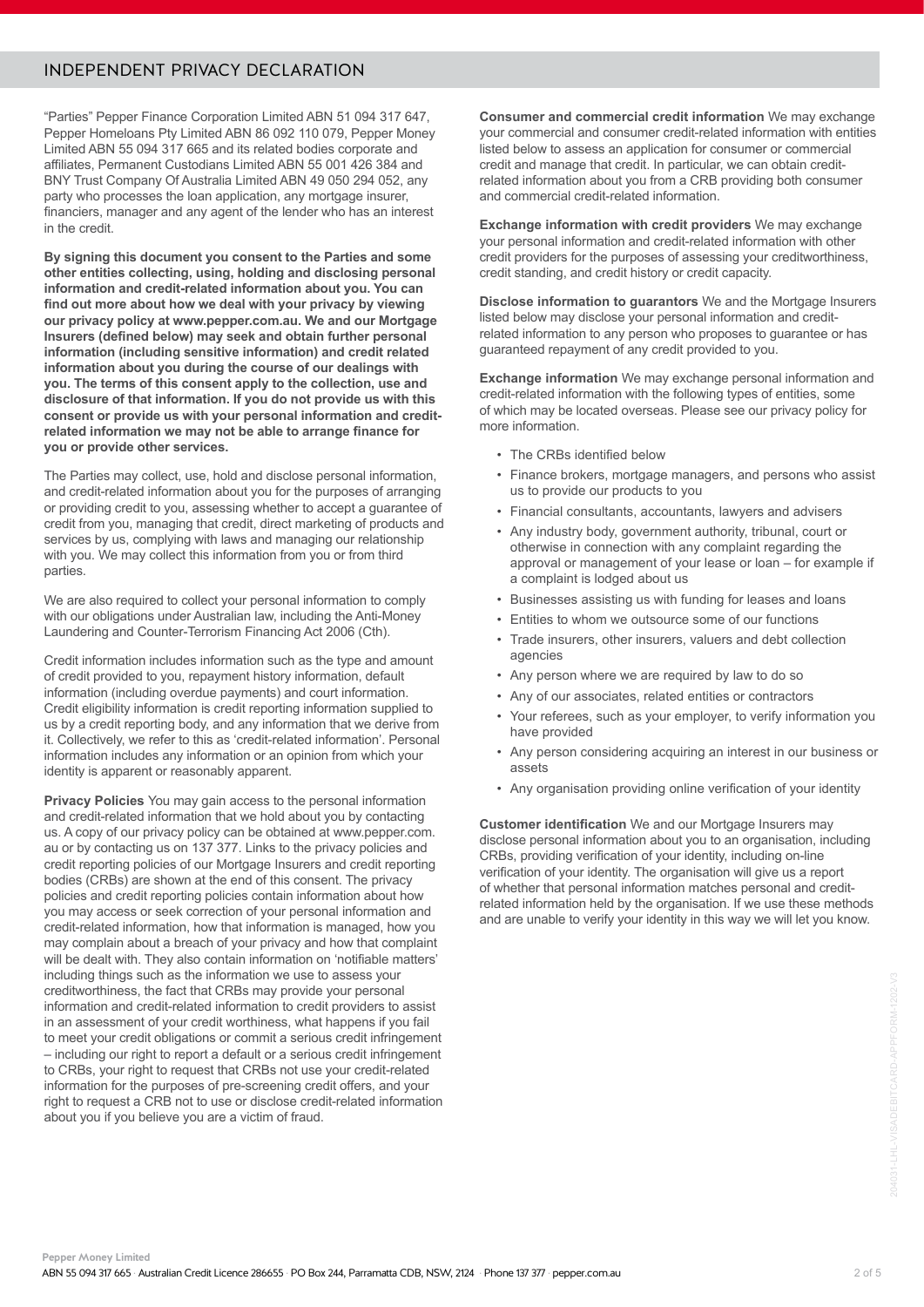**Pepper Money Limited** ABN 55 094 317 665 · Australian Credit Licence 286655 · PO Box 244, Parramatta CDB, NSW, 2124 · Phone 137 377 · pepper.com.au

**Mortgage Insurers** We may disclose personal information and credit-related information to the lenders mortgage insurers and the title insurers (collectively, **Mortgage Insurers**) listed below. Where permitted by the Privacy Act 1988, the Mortgage Insurers may disclose your personal information and credit-related information to us and to third parties including: the CRBs listed below; rating agencies; the Mortgage Insurer's related entities, service providers, agents, contractors and external advisors; reinsurers, other mortgage insurers and mercantile agents; payment system operators, other financial institutions and credit providers; other parties for the purposes of securitisation and fraud prevention; your guarantor or proposed guarantor; your referees and advisers; government and other regulatory bodies; and other entities. Where permitted by the Privacy Act 1988, the Mortgage Insurers may seek and obtain commercial and consumer credit-related information from a CRB including (but not limited to) information concerning your credit worthiness or credit history; and information about overdue payments.

Where permitted by the Privacy Act 1988, the Mortgage Insurers will hold, use and disclose your personal information and credit-related information for the purposes of securing and administering lenders' mortgage insurance for your mortgage, including: assessing whether to provide insurance, including to assess the risk of you defaulting or the risk of a guarantor being unable to meet their liability; managing and varying the insurance; dealing with claims, enforcing a mortgage and recovering the proceeds of sale; assessing hardship; conducting risk assessment and management involving securitisation; for fraud prevention; for credit scoring, portfolio analysis and reporting; to comply with regulatory requirements; to verify personal information and credit-related information provided to it; or for any purpose required or permitted under the insurance contract, the Insurance Contracts Act 1984 (Cth) and the Privacy Act 1988. If the personal information and credit-related information is not disclosed to the Mortgage Insurer(s), it will not be possible for the Mortgage Insurer to process the credit provider's request for insurance and we may not be able to arrange finance for you or provide other services.

The Mortgage Insurers that we may disclose your personal information and credit-related information to are:

Genworth Financial Mortgage Insurance Pty Ltd who can be contacted and a copy of the privacy policy and credit reporting policy obtained on 1300 655 422 or www.genworth.com.au; and

QBE Lenders' Mortgage Insurance Limited who can be contacted and a copy of their privacy policy and credit reporting policy obtained on 1300 367 764 or www.qbelmi.com.

The privacy policies and credit reporting policies of the Mortgage Insurers contain information about how they collect, use, hold and disclose your personal information and credit-related information, how you may access the personal information and credit-related information those entities hold about you, how to seek correction of that information, how you may complain about a breach of your privacy, and how that complaint will be dealt with.

**Overseas Disclosure** We and our Mortgage Insurers may disclose your personal information, and credit-related information to overseas entities including related entities and service providers located overseas in the United Kingdom, European Union, Asia Pacific, Philippines, Canada or the United States of America. Overseas entities may be required to disclose information to relevant foreign authorities under a foreign law. More information on overseas disclosure may be found in the entities' privacy policies.

**Storage and Security** We and our Mortgage Insurers may store your personal information and credit-related information in cloud or other types of networked or electronic storage and will take reasonable steps to ensure its security. However, it is not always practicable to find out where your information may be accessed or held, as electronic or networked storage can be accessed from various countries via an internet connection.

**Credit Reporting Bodies** We and our Mortgage Insurers may exchange your personal information and credit-related information with the following CRBs listed below. The information may be included in reports that the CRBs give other organisations (such as other lenders) to help them assess your credit worthiness. Some of the information may adversely affect your credit worthiness (for example if you have defaulted on your loan) and accordingly, may affect your ability to obtain credit from other lenders.

#### Illion www.illion.com.au https://www.illion.com.au/privacy-policy/

Experian Australia Credit Services Pty Limited experian.com.au http://www.experian.com.au/privacy-policy

Equifax Pty Limited equifax.com.au https://www.equifax.com.au/privacy

**Card Issuer Privacy Information** Indue Ltd ABN 97 087 822 464 (Indue) is the issuer of your Visa Debit Card (Card). Indue may collect personal information about you from the Parties and from other entities. Indue collects your personal information for you to use your Card. Indue will not collect any credit-related personal information about you. Indue may use your personal information to meet its obligations under relevant payment scheme rules and relevant laws, including the Anti-Money Laundering and Counter Terrorism Financing Act 2006 (Cth), which requires Indue to monitor Card transactions. It may also use your personal information to assist in preventing or investigating any fraud or crime (or suspected fraud or crime) and to perform administrative and other business tasks in relation to the Card. Indue may collect your personal information from a third party. For example, it may collect information from other financial institutions in order resolve disputes or errors. If you do not provide your personal information, you may be unable to receive or use your Card. Indue may disclose your personal information to another member of its group and to service providers (for example mailing houses and data switching companies). It may also disclose your personal information to other financial institutions for the purpose of resolving disputes or other matters arising in relation to the use of your Card. To assist with the identification of fraudulent transactions, your personal information and transaction details may be sent to countries outside Australia. As at the date of this document, these countries are likely to include the Republic of Ireland, United States of America, United Kingdom, Israel, Spain and The Netherlands. You may access and seek correction of any of your personal information held by Indue by calling Indue on 1300 671 819. For more details about your rights and information about how Indue deals with personal information, please refer to Indue's privacy policy available at www.indue.com.au.